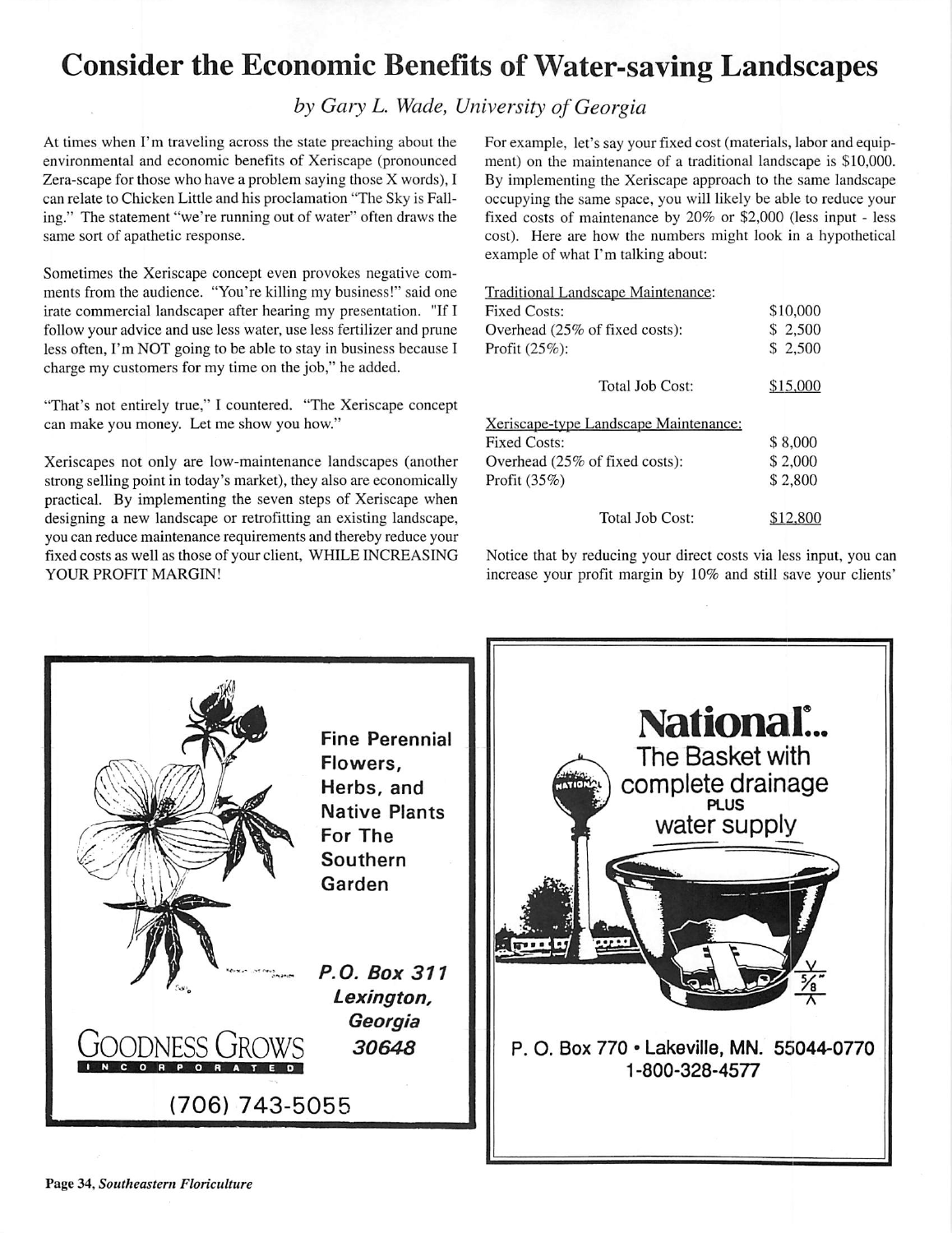money. In fact, if you were somewhat greedy, as I would be in the business world, you would have enough flexibility to increase your profit to 45% (\$3600) and still come in with a bid \$1400 less than the traditional landscape. Your client will love saving money,and you'll love him or her for making you money! A WATER-CONSERVING XERISCAPE NOT ONLY SAVES WATER ... IT ALSO SAVES MONEY. What a powerful selling tool for this practical, low-maintenance approach to environmental conservation!

The economic benefits of a water-saving landscape can further be illustrated by using water and wastewater rate data for several cities in metro Atlanta<sup>1</sup>. Water rate data for seven cities in metro Atlanta having a uniform water rate structure was used to compute an average residential water rate per 1,000 gallons (see Table 1). A uniform rate structure is one in which the price ofwater per unit remains constant regardless of the consumption, so the cost of water is directly proportional to the amount of water used. Fifty-eight percent ofthe water utilities in metro Atlanta use a uniform rate structure, a structure which promotes water conservation.

Using the data in Table 1, an average water rate of \$4.26/1,000 gallons was computed and used to compare water cost under various irrigation regimes typically specified in the Xeriscape model. Similarly, an average wastewater rate of \$4.81/1,000 gallons was com puted using data from six of the same cities (see Table 2). (It's interesting to note that wastewater disposal rates to carry the water off a property are higher, on the average, than the cost of water itself - guess that reinforces the old adage that it "costs more to leave this world than to enter it.")

| <b>City</b>           | <b>Base Rate</b> | Charge/1000 gal. |                             |
|-----------------------|------------------|------------------|-----------------------------|
|                       | (1st 2,000 gal.) | (Over 2,000 gal) | Cost/7,000 GPM <sup>4</sup> |
| Austell               | \$6.93           | \$2.42           | \$19.03                     |
| Fairburn              | \$22.00          | \$2.48           | \$34.40                     |
| Fayetteville          | \$27.00          | \$2.40           | \$39.00                     |
| Lawrenceville         | \$4.84           | \$2.17           | \$15.69                     |
| Loganville            | \$23.10          | \$5.50           | \$50.60                     |
| Palmetto              | \$8.75           | \$3.75           | \$27.50                     |
| <b>Powder Springs</b> | \$10.14          | \$2.57           | \$22.99                     |
|                       |                  |                  | Average: \$29.89            |
|                       |                  |                  | \$4.26/1000 gal.            |

*Table* 1. Water rate structure for residential water service for seven cities in metro Atlanta.

1Rate for cities having a uniform rate structure. Charge shown is outside the city limits.

2GPM=gallons per month. The Atlanta Regional Commission uses 7,000 GPM as an average winter month water usage for a residential client in metro Atlanta.

| <b>City</b>           | <b>Base Rate<sup>1</sup></b><br>(1st 2,000 gal.) | <b>Additional</b><br>per 1,000 gal. | <b>Charge</b><br>Cost/7,000 GPM <sup>2</sup> |
|-----------------------|--------------------------------------------------|-------------------------------------|----------------------------------------------|
| Austell               | \$10.75                                          | \$3.09                              | \$32.38                                      |
| Fairburn              | \$17.60                                          | \$2.31                              | \$29.15                                      |
| Fayetteville          | \$12.00                                          | \$1.65                              | \$20.25                                      |
| Loganville            | \$20.00                                          | \$6.20                              | \$51.00                                      |
| Palmetto              | \$4.50                                           | \$2.75                              | \$18.25                                      |
| <b>Powder Springs</b> | \$6.36                                           | \$3.18                              | \$22.26                                      |
|                       |                                                  |                                     | Average: \$28.26                             |
|                       |                                                  |                                     | \$4.81/1,000 gal.                            |

<sup>1</sup> Rate for cities having a uniform rate structure. Charge shown is outside city limits.

2GPM=gallons per month.

Using water and wastewater rates from Tables 1 and 2, the next step was to calculate the projected annual cost of irrigation water and wastewater runoff per 1,000 square feet of landscaped area under the three water-use regimes promoted in the Xeriscape concept; high, moderate and low water-use zones. High water-use zones are limited areas in a Xeriscape where plants are provided supplemental irrigation as needed to maintain optimum growth and performance. Plants in the moderate water-use zones are watered only when they show signs of stress, while low water-use zones, the largest area in a Xeriscape, are not irrigated.

Typically one inch of water is recommended at each irrigation to thoroughly wet the root zone. This is equivalent to 600 gallons per 1,000 square feet, according to the literature, although these recommendations frequently fail to compensate for such things as soil type, existing soil moisture and temperature.